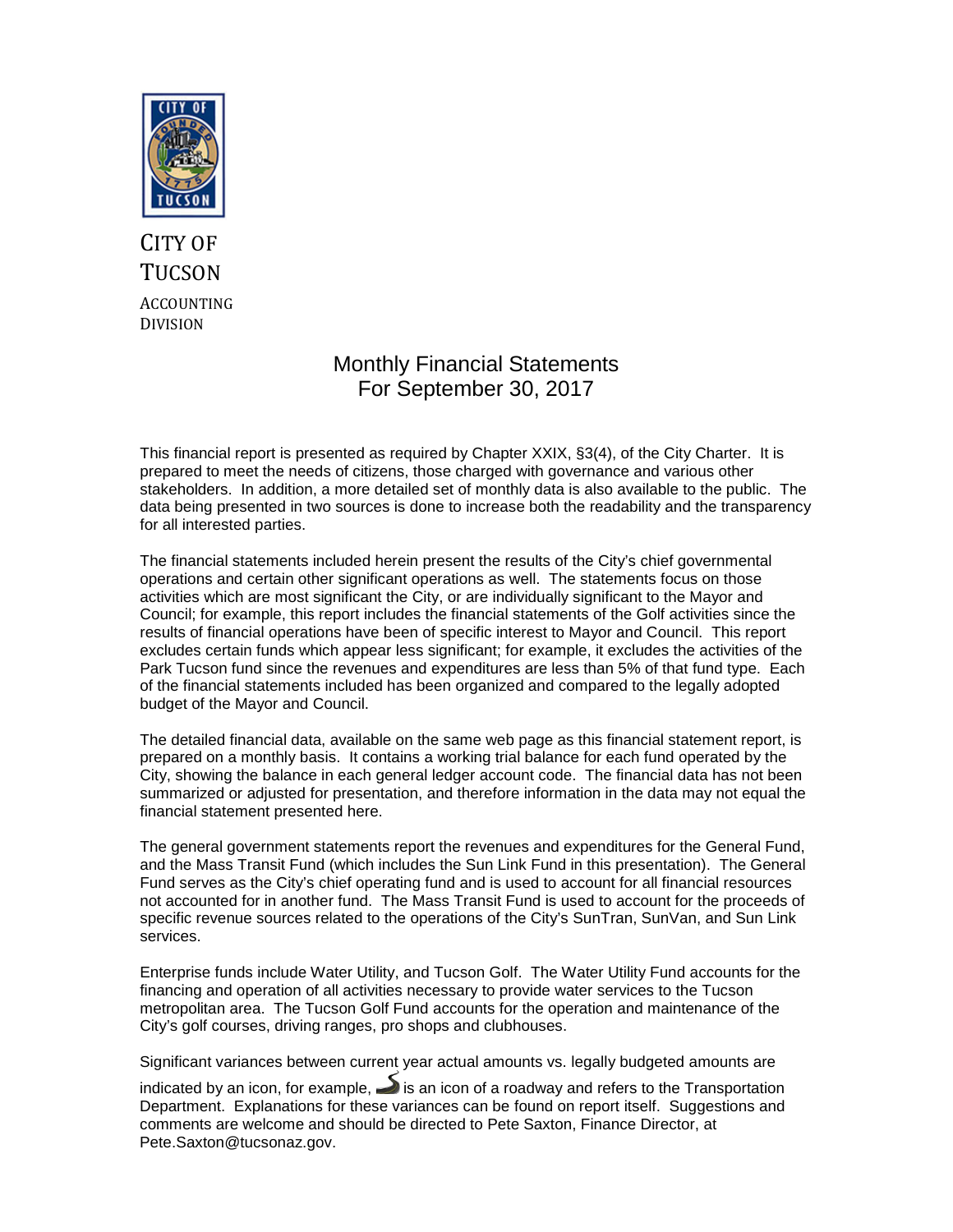General Fund For the period July 1, 2017 through September 30, 2017

The overall revenue is slightly below budgeted expectations, due to seasonal variations and timing of property tax collections.

| <b>Revenues</b>                     |        | <b>YTD Actuals</b><br>(in millions) | <b>YTD Actuals</b><br>Graphed | % of Prorated (Y-<br>T-D) Budget | <b>Expenditures by Dept</b><br><b>for Operations</b> | <b>YTD Actuals</b><br>(in millions) | <b>YTD Actuals</b><br>Graphed | % of Prorated (Y<br>T-D) Budget |
|-------------------------------------|--------|-------------------------------------|-------------------------------|----------------------------------|------------------------------------------------------|-------------------------------------|-------------------------------|---------------------------------|
| <b>Primary Property Taxes</b>       |        | \$0.3                               |                               | $8.5\%$                          | Mayor and Council                                    | \$0.6]                              |                               | 95.9%                           |
| <b>Business Privilege Tax</b>       |        | \$50.5                              |                               | 101.3%                           | City Manager                                         | \$0.8]                              |                               | 70.4%                           |
| <b>Other Local Taxes</b>            |        | $$13.5$ $\Box$                      |                               | 102.8%                           | Housing & Community Developmen                       | \$0.3                               |                               | 50.8%                           |
| <b>Contributions and Subsidies</b>  |        | \$1.8                               |                               | 119.2%                           | Finance                                              | \$1.8                               |                               | 90.9%                           |
| State-Shared Income Tax             |        | \$16.4                              |                               | 98.5%                            | City Attorney                                        | \$1.9                               |                               | 99.2%                           |
| <b>State-Shared Sales Tax</b>       |        | $$14.0$ $\Box$                      |                               | 113.4%                           | Procurement                                          | \$0.8                               |                               | 95.2%                           |
| State Auto Lieu Tax                 |        | \$5.9                               |                               | 95.3%                            | City Court                                           | \$2.1                               |                               | 91.3%                           |
| Licenses and Permits                |        | \$6.9                               |                               | 92.5%                            | City Public Defender                                 | \$0.6                               |                               | 95.7%                           |
| <b>Charges for Current Services</b> |        | $$9.3$ $\Box$                       |                               | 88.3%                            | <b>City Clerk</b>                                    | \$0.9                               |                               | 107.5%                          |
| Miscellaneous Revenue               |        | \$2.2 l                             |                               | 46.5%                            | <b>Information Technology</b>                        | $$6.5$ $\Box$                       |                               | 124.5%                          |
|                                     | Total: | \$120.9                             |                               | 95.8%                            | <b>Human Resources</b>                               | \$0.6]                              |                               | 98.5%                           |

#### Explanations for individually significant variances are discussed on next page.

#### Overall Evaluation of Revenues: Overall Evaluation of Expenditures:

The majority of department expenditure totals are below the budgeted values; some are above. Overall, the sum of all general fund expenditures are below current expectations.

|        | <b>YTD Actuals</b><br>(in millions) | <b>YTD Actuals</b><br>Graphed | % of Prorated (Y-<br>T-D) Budget |   | <b>Expenditures by Dept</b><br>for Operations | <b>YTD Actuals</b><br>(in millions) | <b>YTD Actuals</b><br>Graphed | % of Prorated (Y-<br>T-D) Budget |  |
|--------|-------------------------------------|-------------------------------|----------------------------------|---|-----------------------------------------------|-------------------------------------|-------------------------------|----------------------------------|--|
|        | \$0.3                               |                               | 8.5%                             | 5 | Mayor and Council                             | \$0.6                               |                               | 95.9%                            |  |
|        | \$50.5                              |                               | 101.3%                           |   | City Manager                                  | \$0.8]                              |                               | 70.4%                            |  |
|        | \$13.5                              |                               | 102.8%                           |   | Housing & Community Developmen                | \$0.3                               |                               | 50.8%                            |  |
|        | \$1.8]                              |                               | 119.2%                           |   | Finance                                       | \$1.8                               |                               | 90.9%                            |  |
|        | \$16.4                              |                               | 98.5%                            |   | City Attorney                                 | \$1.9                               |                               | 99.2%                            |  |
|        | \$14.0                              |                               | 113.4%                           |   | Procurement                                   | \$0.8]                              |                               | 95.2%                            |  |
|        | \$5.9                               |                               | 95.3%                            |   | City Court                                    | \$2.1                               |                               | 91.3%                            |  |
|        | \$6.9                               |                               | 92.5%                            |   | City Public Defender                          | \$0.6                               |                               | 95.7%                            |  |
|        | $$9.3$ $\Box$                       |                               | 88.3%                            |   | <b>City Clerk</b>                             | \$0.9                               |                               | 107.5%                           |  |
|        | \$2.2                               |                               | 46.5%                            |   | <b>Information Technology</b>                 | \$6.5                               |                               | 124.5%                           |  |
| Total: | \$120.9                             |                               | 95.8%                            |   | <b>Human Resources</b>                        | \$0.6]                              |                               | 98.5%                            |  |
|        |                                     |                               |                                  |   | Planning & Development Serivces               | \$1.4                               |                               | 85.3%                            |  |
|        |                                     |                               |                                  |   | <b>General Government</b>                     | \$7.3                               |                               | 66.0%                            |  |
|        |                                     |                               |                                  |   | Police Department                             | \$36.7                              |                               | 92.0%                            |  |
|        |                                     |                               |                                  |   | Fire Department                               | \$23.5                              |                               | 93.4%                            |  |
|        |                                     |                               |                                  |   | <b>General Services Department</b>            | $$4.1$ $\Box$                       |                               | 89.5%                            |  |
|        |                                     |                               |                                  |   | <b>Environmental Services</b>                 | \$0.4                               |                               | 95.4%                            |  |
|        |                                     |                               |                                  |   | <b>Transportation Department</b>              | \$0.2                               |                               | 61.5%                            |  |
|        |                                     |                               |                                  |   | Parks & Recreation                            | $$5.9$ $\Box$                       |                               | 76.4%                            |  |
|        |                                     |                               |                                  |   | <b>Net Transfers</b>                          | \$12.5                              |                               | 101.3%                           |  |
|        |                                     |                               |                                  |   | <b>Total Operations:</b>                      | \$109.0                             |                               | 92.5%                            |  |

| <b>Expenditures</b>              |       |                     |
|----------------------------------|-------|---------------------|
| for Capital & Debt               |       |                     |
| Debt                             | \$0.2 | 3.2%<br><b>BOND</b> |
| Capital                          | \$0.2 | 9.6%                |
| <b>Total Capital &amp; Debt:</b> | \$0.4 | 4.8%                |

#### Sources:

"YTD Actuals" are made up of amounts recorded as of the end of the month; any future changes will be reflected in future YTD amounts.

"% of Prorated Budget" is based on a straight line formula for budget expectations (months elapsed / 12 months in the year) applied to total budget and compared to YTD Actuals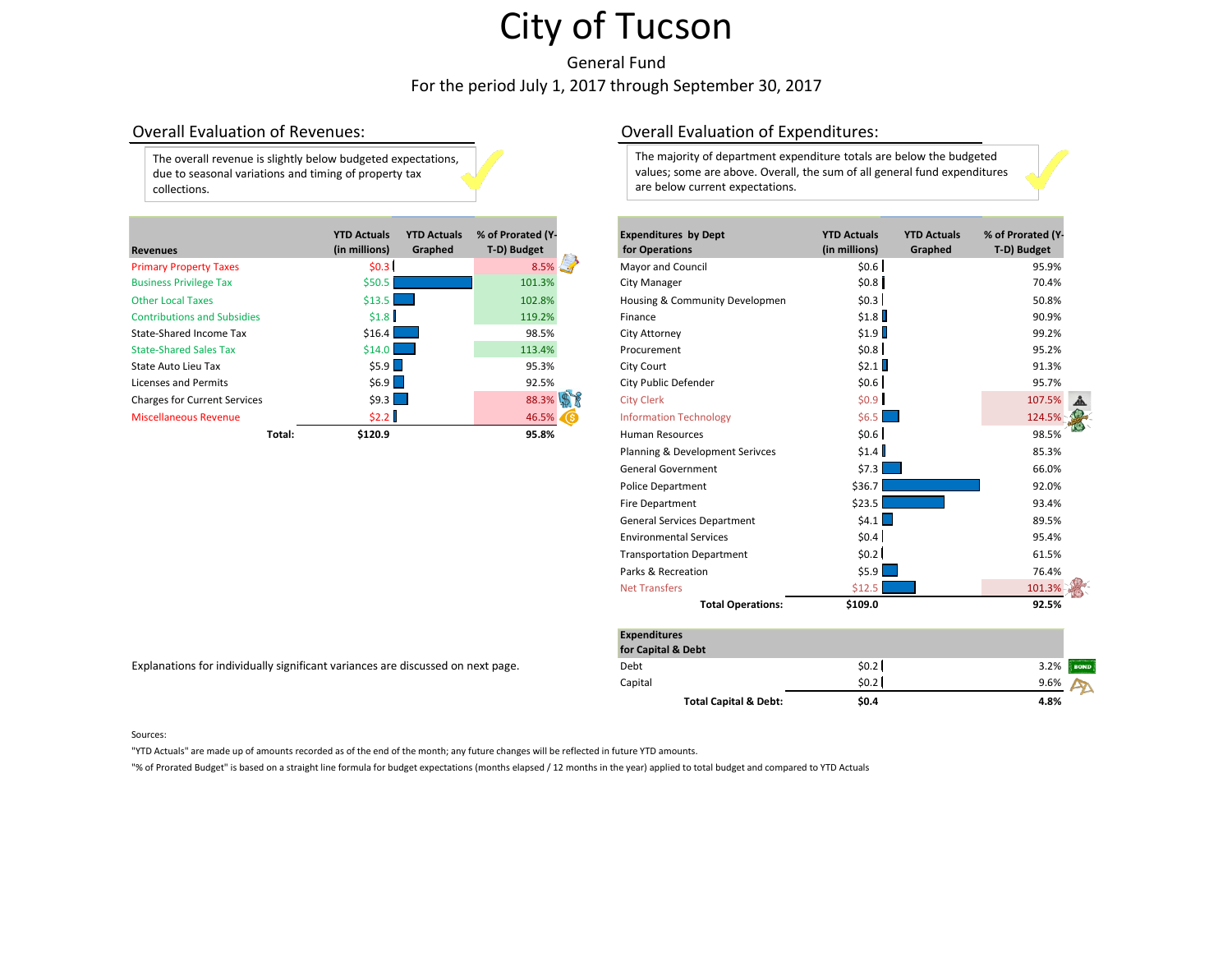General Fund For the period July 1, 2017 through September 30, 2017



Primary Property Taxes are lower than budget by \$3.4 million due to timing of collections. The City is currently in between semi-annual billing cycles.



Charges for Current Services revenues are \$1.2 million lower than budgeted, due to less than expected receipts in paramedic service charges (\$0.9 million), and zoo admissions (\$0.2 million).



Miscellaneous Revenues are \$2.5 million lower than budgeted for September. Court Fees and Fines are lower than expected by \$0.4 million. Under budget are Sales of Real Property by \$0.6 million and Certificate of Participation Proceeds by \$1.0 million, these two items usually include a few large proceeds that come in on an annual basis but do not include steady monthly receipts.

#### Explanation of Revenue Variances Explanation of Expenditure Variances



The City Clerk is approximately \$62,500 over budget for September 2017 due to mass mailings and ballot materials for the upcoming general elections. Additionally, the City Clerk has made campaign matching fund contributions in September.



Information Technology expenditures year-to-date are \$1.3 million higher than the monthly average due to annual software maintenance contract costs that record higher expenses toward the beginning of the year. Some of the City's software agreements renew each fiscal year, while some renew based on a calendar year.



Transfers out of the General Fund were higher than expected in September due to a duplicate payment made to the Sun-Link Subsidy. This duplicate payment was reversed in October and transfers will be in line with budget going forward.



When analyzed on a monthly basis debt payments are less than budgeted because debt service payments only occur twice a year, at the mid-point and final annual periods. Annual budgeted amounts are built to be in alignment with the scheduled annual payments.



Capital expenditures are less than expected due to scheudling of capital project expenditures. These projects include the Access Tucson real estate acquisition and the Permits Plus upgrade.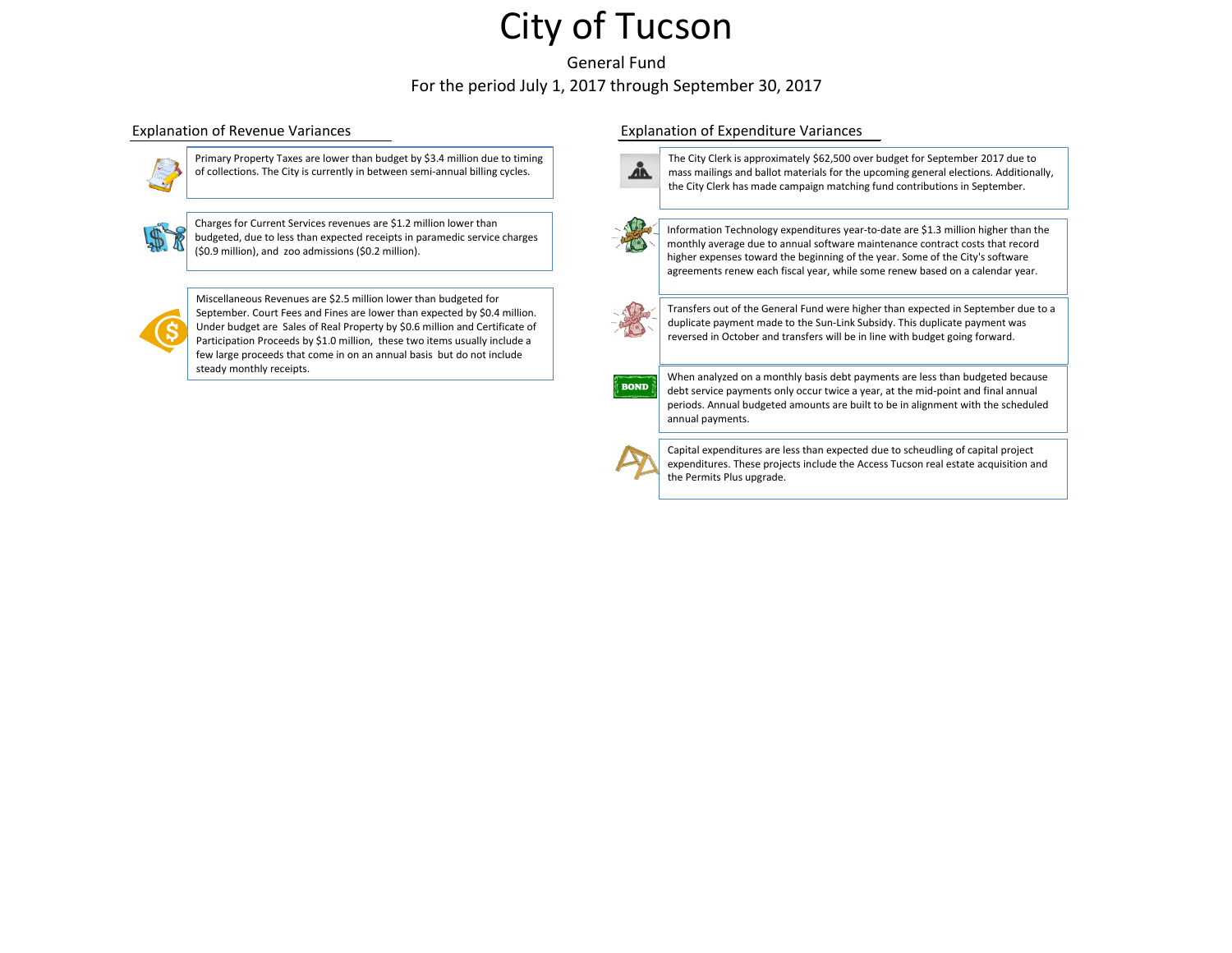Mass Transit including Sun Tran, Sun Van and Sun Link For the period July 1, 2017 through September 30, 2017

Data for Sun Tran and Sun Van

While individual line items are either above or below the expected budgetary value, the sum of all Sun Link & Sun Van revenue is less than the current expectation.



### Overall Evaluation of Revenues: Overall Evaluation of Expenditures:

While individual line items are either above or below the expected budgetary value, the sum of all expenditures meets the current expectation.

| Sun Tran and Sun Van combined             |                                     |                               |                                 |    | <b>Sun Tran</b>                   |        |                                     |                               |                                 |
|-------------------------------------------|-------------------------------------|-------------------------------|---------------------------------|----|-----------------------------------|--------|-------------------------------------|-------------------------------|---------------------------------|
| <b>Revenues</b>                           | <b>YTD Actuals</b><br>(in millions) | <b>YTD Actuals</b><br>Graphed | % of Prorated<br>(Y-T-D) Budget |    | <b>Operating Expenditures</b>     |        | <b>YTD Actuals</b><br>(in millions) | <b>YTD Actuals</b><br>Graphed | % of Prorated<br>(Y-T-D) Budget |
| <b>Rental and Lease Revenue</b>           | \$0.0 <sub>1</sub>                  |                               | 25.4%                           |    | <b>City Personnel Costs</b>       |        | \$0.0                               |                               | 25.5%                           |
| <b>Grant Revenue</b>                      | 1.7                                 |                               | 46.3%                           | 57 | <b>Contractor Personnel Costs</b> |        | 10 1                                |                               | 103.4%                          |
| <b>Operating Revenue - Other Agencies</b> | 0.1                                 |                               | 2.3%                            |    | <b>Outside Services</b>           |        | $1.7$ $\Box$                        |                               | 67.8%                           |
| Fare Revenue                              | $3.1 \text{ }$                      |                               | 91.7%                           |    | Supplies                          |        | $2.6$ $\blacksquare$                |                               | 83.0%                           |
| <b>General Fund Subsidy</b>               | 10.9 <sub>l</sub>                   |                               | 100.0%                          |    |                                   | Total: | \$14.5                              |                               | 92.6%                           |
| <b>Advertising Revenue</b>                | 0.0                                 |                               | 0.0%                            |    |                                   |        |                                     |                               |                                 |
| Miscellaneous Revenue                     | 0.3                                 |                               | 237.8%                          |    |                                   |        |                                     |                               |                                 |
| Total:                                    | \$16.1                              |                               | 74.2%                           |    | <b>Sun Van</b>                    |        |                                     |                               |                                 |

#### Revenue Performance



Rental and lease revenue has decreased due to reduction in occupancy. Budget is based on previous year revenues.



Grant Revenue is below budget by \$1.9 million due to projects budgeted but not yet in progress. This includes new Sun Vans, a CNG fueling station and storm water projects.



Operating Revenue - Other Agencies billings are two months behind pending an approved IGA. Fare Revenue is lower than budget by \$330 thousand due to reduction in summer ridership, but was up in September due to the return of Uof A students.



**Operating Expenditures YTD Actuals (in millions) YTD Actuals Graphed % of Prorated (Y-T-D) Budget** Contractor Personnel Costs 10.1 103.4% Contractor Personnel Costs 103.4% Contractor Personnel Costs 103.4%

| <b>Sun Van</b>                       |         |           |
|--------------------------------------|---------|-----------|
| <b>Operating Expenditures</b>        |         |           |
| <b>City Personnel Costs</b>          | \$0.0\$ | No Budget |
| <b>Contractor Personnel Costs</b>    | 2.7     | 104.4%    |
| <b>Outside Services</b>              | 0.6     | 65.1%     |
| <b>Supplies</b>                      | 0.2     | 66.4%     |
| Total:                               | \$3.5   | 90.6%     |
| <b>Sun Tran and Sun Van combined</b> |         |           |
| <b>Non-Operating Expenditures</b>    |         |           |
| Debt                                 | \$0.0   | 0.0%      |
| Capital                              | 0.6     | 29.0%     |
| Total:                               | \$0.6   | 24.5%     |

#### Expenditure Performance

There is a new contract for SunTran personnel which increased costs approximately \$445,000 more than budget. A budget adjustment is being processed toaccount for this increase.

Capital Outlay is below budget by \$1.3 million due to grant related projects not yet in progress. This includes new Sun Vans, a CNG fueling station, and storm water projects.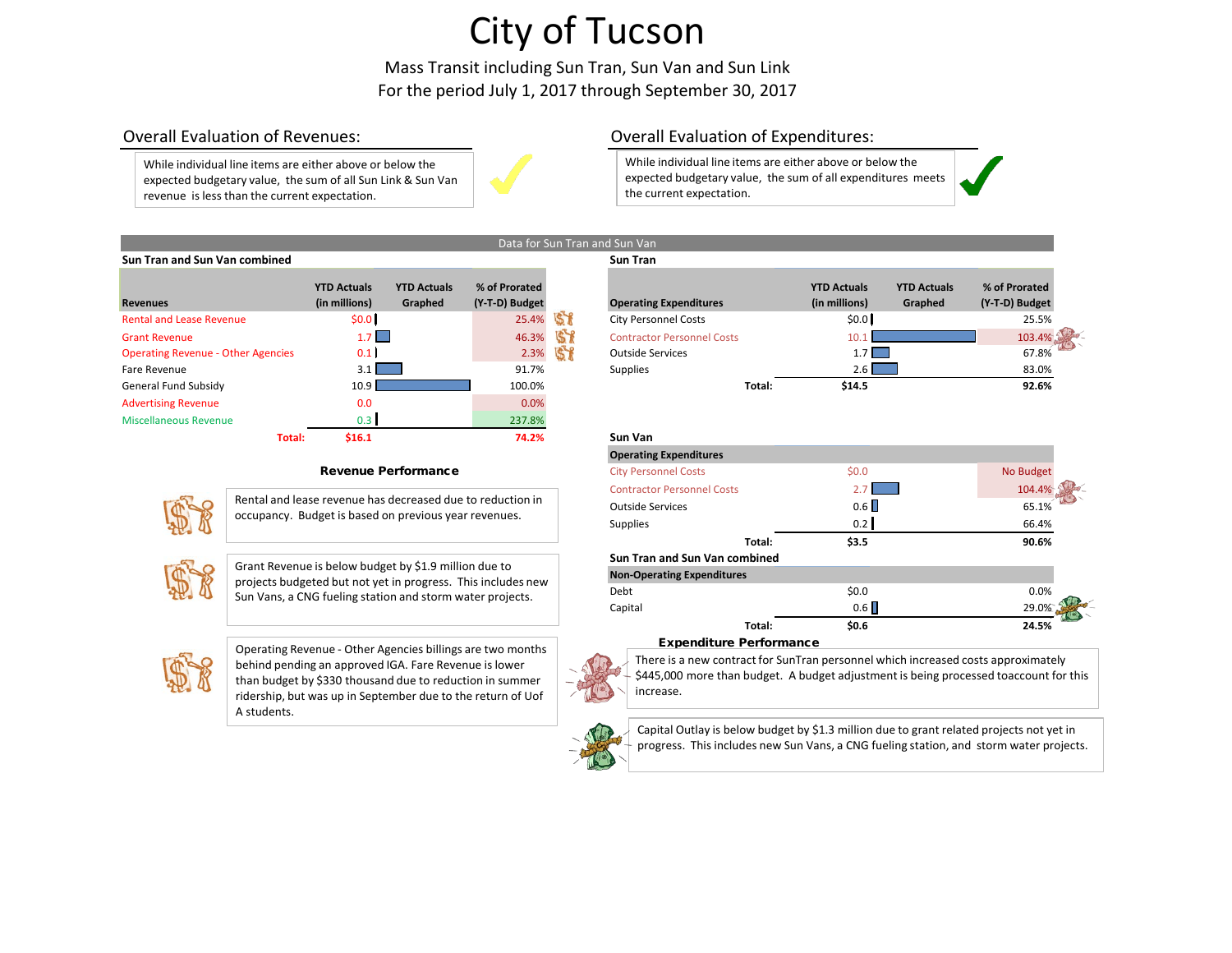Mass Transit including Sun Tran, Sun Van and Sun Link For the period July 1, 2017 through September 30, 2017

While individual line items are either above or below the expected budgetary value, the sum of all Sun Link revenue meets the current expectation.

### Overall Evaluation of Revenues: Overall Evaluation of Expenditures:

While individual line items are either above or below the expected budgetary value, the sum of all Sun Link expenditures meets the current expectation.



#### **Sun Link Sun Link**

| <b>Revenues</b>                           | <b>YTD Actuals</b><br>(in millions) | <b>YTD Actuals</b><br>Graphed | % of Prorated<br>(Y-T-D) Budget |     | <b>Operating Expenditures</b>     |        | <b>YTD Actuals</b><br>(in millions) | <b>YTD Actuals</b><br>Graphed | % of Prorated<br>(Y-T-D) Budget |
|-------------------------------------------|-------------------------------------|-------------------------------|---------------------------------|-----|-----------------------------------|--------|-------------------------------------|-------------------------------|---------------------------------|
| <b>Grant Revenue</b>                      | \$0.0\$                             |                               | No Budget                       |     | <b>City Personnel Costs</b>       |        | \$0.0\$                             |                               | <b>No Budget</b>                |
| <b>Operating Revenue - Other Agencies</b> | 0.0                                 |                               | 0.0%                            | ALO | <b>Contractor Personnel Costs</b> |        | 0.4                                 |                               | 93.1%                           |
| Fare Revenue                              | 0.1                                 |                               | 75.3%                           |     | <b>Outside Services</b>           |        |                                     |                               | 81.8%                           |
| <b>General Fund Subsidy</b>               |                                     |                               | 133.3%                          |     | <b>Supplies</b>                   |        | 0.0                                 |                               | 13.6%                           |
| <b>Advertising Revenue</b>                | 0.0                                 |                               | 0.0%                            |     |                                   | Total: | \$0.8\$                             |                               | 83.7%                           |
| <b>Miscellaneous Revenue</b>              | 0.0                                 |                               | 175.7%                          |     |                                   |        |                                     |                               |                                 |
| Total:                                    | \$1.2\$                             |                               | 89.9%                           |     | <b>Sun Link</b>                   |        |                                     |                               |                                 |

| % of Prorated<br>(Y-T-D) Budget | <b>Operating Expenditures</b>     | <b>YTD Actuals</b><br>(in millions) | <b>YTD Actuals</b><br>Graphed | % of Prorated<br>(Y-T-D) Budget |  |
|---------------------------------|-----------------------------------|-------------------------------------|-------------------------------|---------------------------------|--|
| No Budget                       | <b>City Personnel Costs</b>       | \$0.0                               |                               | No Budget                       |  |
| 0.0%                            | <b>Contractor Personnel Costs</b> | 0.4                                 |                               | 93.1%                           |  |
| 75.3%                           | <b>Outside Services</b>           | 0.3                                 |                               | 81.8%                           |  |
| 133.3%                          | <b>Supplies</b>                   | 0.0                                 |                               | 13.6%                           |  |
| 0.0%                            | Total:                            | \$0.8\$                             |                               | 83.7%                           |  |
| 175.7%                          |                                   |                                     |                               |                                 |  |
| 89.9%                           | <b>Sun Link</b>                   |                                     |                               |                                 |  |
|                                 | <b>Non-Operating Expenditures</b> |                                     |                               |                                 |  |

**Total: \$0.0 0.0%**

 $\text{Debt}$  0.0% and  $\text{So.0}$  0.0% below 0.0% Capital 0.0 0.0%



Revenues should grow with the start of fall classes at the University of Arizona and the tourist season.





This includes \$300,000 to be received from the RTA on a quarterly basis., which was not received in September.

### Revenue Performance **Expenditure Performance**



A vendor refund of Fiscal Year 2017 Outside Services expenditures is recorded in 2018.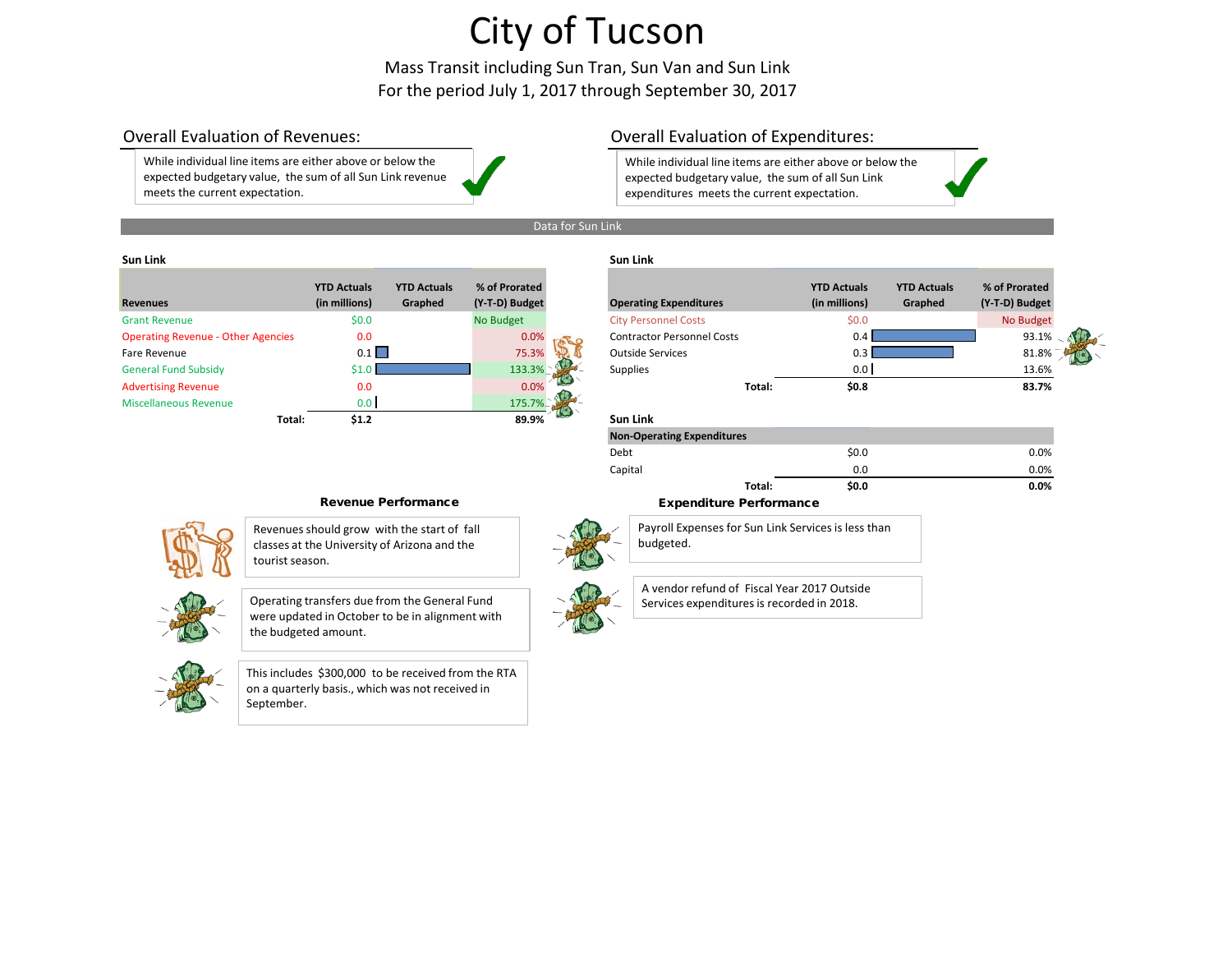Water Utility Fund For the period July 1, 2017 through September 30, 2017

All revenue line items meet or exceed the current expectation. | and in total, expenditures are within the current expectation.



|                                       | <b>YTD Actuals</b> | <b>YTD Actuals</b> | % of Prorated (Y- |                               |        | <b>YTD Actuals</b> | <b>YTD Actuals</b> | % of Prorated (Y |
|---------------------------------------|--------------------|--------------------|-------------------|-------------------------------|--------|--------------------|--------------------|------------------|
| <b>Revenues</b>                       | (in millions)      | Graphed            | T-D) Budget       | <b>Operating Expenditures</b> |        | (in millions)      | Graphed            | T-D) Budget      |
| <b>Metered Water Sales</b>            | \$47.3             |                    | 130.3% \$         | Salaries, Wages, Benefits     |        | \$10               |                    | 108.5%           |
| <b>Other Fees Charged for Service</b> | $15.6 \square$     |                    | 124.9% \$         | <b>Contractual Services</b>   |        | 17.1               |                    | 87.2%            |
| <b>Capital Contributions</b>          | 0.8 <sub>1</sub>   |                    | 110.5%            | Commodities                   |        | 1.8                |                    | 71.0%            |
| <b>Investment Income</b>              | 0.3                |                    | 340.5%            | Interest Expense              |        | 4.3                |                    | 31.1%            |
| Grants                                | 0.0                |                    | 0.0%              | <b>Miscellaneous Expense</b>  |        | 0.3                |                    | No Budget        |
| Miscellaneous Revenue                 | 0.6                |                    | 76.4%             | <b>Net Transfers</b>          |        | 0.5                |                    | No Budget        |
| Total:                                | \$64.5             |                    | 127.8%            |                               | Total: | \$34.1             |                    | 76.8%            |

### Overall Evaluation of Revenues: Overall Evaluation of Expenditures:

|        | <b>YTD Actuals</b><br>(in millions) | <b>YTD Actuals</b><br>Graphed | % of Prorated (Y-<br>T-D) Budget | <b>Operating Expenditures</b> |        | <b>YTD Actuals</b><br>(in millions) | <b>YTD Actuals</b><br>Graphed | % of Prorated (Y-<br>T-D) Budget |  |
|--------|-------------------------------------|-------------------------------|----------------------------------|-------------------------------|--------|-------------------------------------|-------------------------------|----------------------------------|--|
|        | \$47.3                              |                               | 130.3% \$                        | Salaries, Wages, Benefits     |        | \$10.1                              |                               | 108.5%                           |  |
| ce     | 15.6 <sub>h</sub>                   |                               | 124.9% 第                         | <b>Contractual Services</b>   |        | 17.1                                |                               | 87.2%                            |  |
|        | 0.8                                 |                               | 110.5%                           | Commodities                   |        | 1.8                                 |                               | 71.0%                            |  |
|        | 0.3                                 |                               | 340.5%                           | Interest Expense              |        | $4.3 \text{ }$                      |                               | 31.1%                            |  |
|        | 0.0                                 |                               | 0.0%                             | <b>Miscellaneous Expense</b>  |        | 0.3                                 |                               | No Budget                        |  |
|        | 0.6                                 |                               | 76.4%                            | <b>Net Transfers</b>          |        | 0.5                                 |                               | No Budget                        |  |
| Total: | \$64.5                              |                               | 127.8%                           |                               | Total: | \$34.1                              |                               | 76.8%                            |  |

Depreciation does not require the use of funds, so it is not budgeted.

|                             | <b>YTD Actuals</b> | <b>YTD Actuals</b>                                               |
|-----------------------------|--------------------|------------------------------------------------------------------|
| <b>Depreciation Expense</b> | (in millions)      | Graphed                                                          |
| Depreciation/Amortization   | 0.0                | Depreciation will generate once prior<br>fiscal year has closed. |
| Evnanca Darformanca         |                    |                                                                  |

#### Expense Performance



Salaries, Wages, Benefits actual expenditures are higher than budget by \$785,000 due to unbudgeted items such as permanent employees in billing office and TSRS pension contributions.



Contractual Service expenses are less than budget by \$2.5 million of which the following contributed to those reductions: \$645,000 in property and other tax payments, \$573,000 in CAP commodity charges, \$1.4 million in CAP capital charges and \$624,000 in repairs and maintenance.

### Revenue Performance

At the beginning of fiscal year 2018, water rates were increased on metered and reclaimed sales. Water usage is cyclical and the first quarter accounts for 29% of the water usage.



Other Fees Charged for Service is higher than budget for fiscal year 2018 due to \$2.6 million in Central Arizona Project surcharge fees and reclaimed water sales.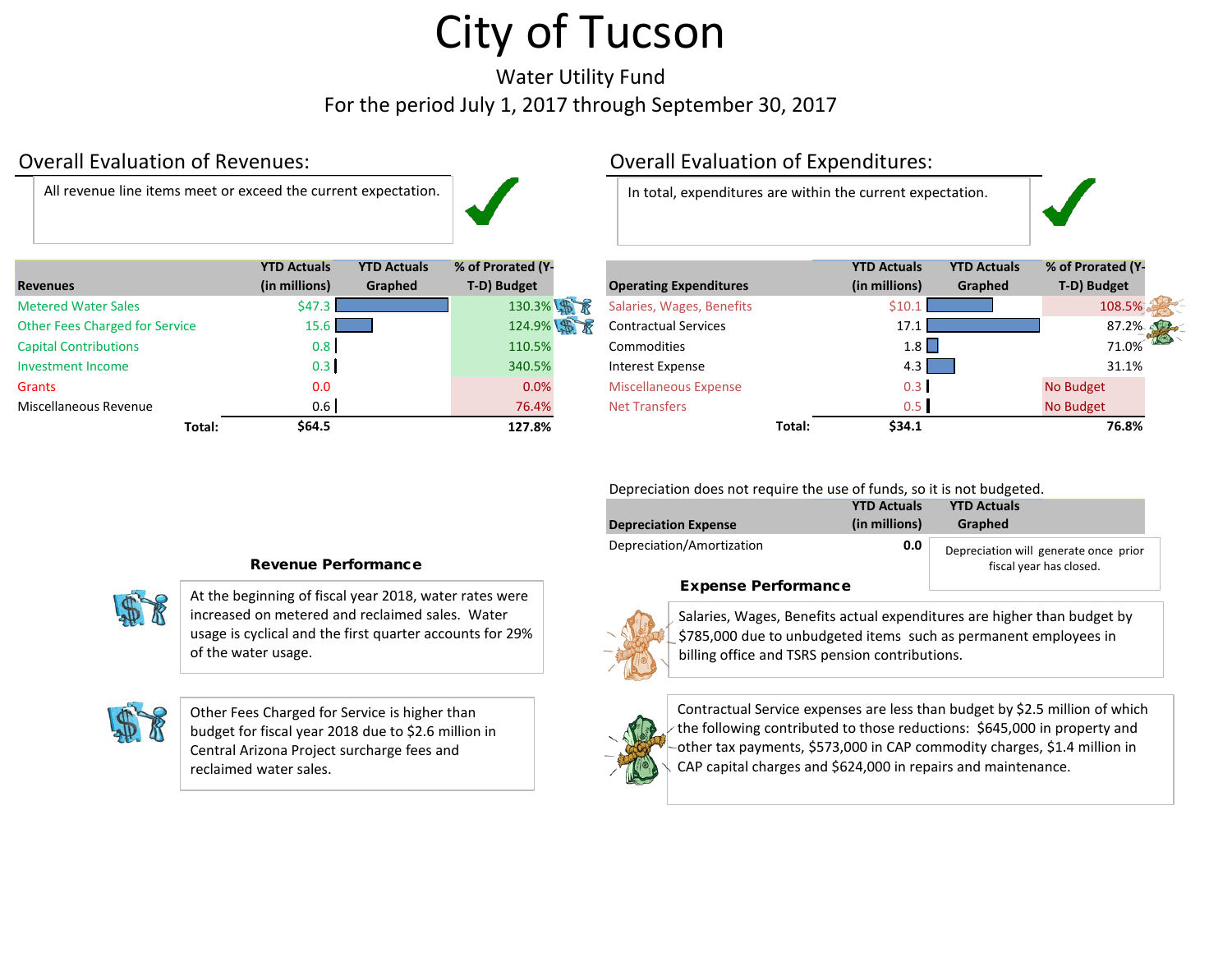#### **CITY OF TUCSON, ARIZONA STATEMENT OF NET POSITION TUCSON GOLF ENTERPRISE FUND September 30, 2017**

| <u>ASSETS</u>                                     |                  |
|---------------------------------------------------|------------------|
| Current assets:                                   |                  |
| Cash and Cash Equivalents                         | \$<br>1,015,279  |
| Accounts Receivable, Net                          | 406,293          |
| Inventories                                       | 205,862          |
| Total current assets                              | 1,627,434        |
| Noncurrent assets:                                |                  |
| <b>Other Assets - Restricted</b>                  | 56,855           |
| Land and Construction in Progress                 | 2,701,865        |
| Other Capital Assets, Net                         | 11,207,258       |
| Total noncurrent assets                           | 13,965,978       |
| <b>Total assets</b>                               | 15,593,412       |
|                                                   |                  |
| <b>LIABILITIES</b><br><b>Current liabilities:</b> |                  |
| <b>Accounts Payable</b>                           | 192,783          |
| <b>Accrued Payroll Liabilities</b>                | 126,519          |
| Interfund Payable                                 | 1,608,310        |
| Due to Other Agencies                             | 38,189           |
| <b>Accrued Interest Payable</b>                   | 4,624            |
| <b>Refundable Deposits</b>                        | 17,893           |
| <b>Current Portion of Contracts Payable</b>       | 86,154           |
| <b>Advances From Customers</b>                    | 77,980           |
| <b>Total current liabilities</b>                  | 2,152,452        |
|                                                   |                  |
| Noncurrent liabilities:                           |                  |
| Contracts Payable                                 | 81,842           |
| Loans and Notes Payable                           | 1,554,656        |
| <b>Total noncurrent liabilities</b>               | 1,636,498        |
| <b>Total liabilities</b>                          | 3,788,950        |
| <b>NET POSITION</b>                               |                  |
| Net Investment in capital assets                  | 13,741,127       |
| Unrestricted Amounts (deficit)                    | (1,936,665)      |
| <b>Total net position</b>                         | \$<br>11,804,462 |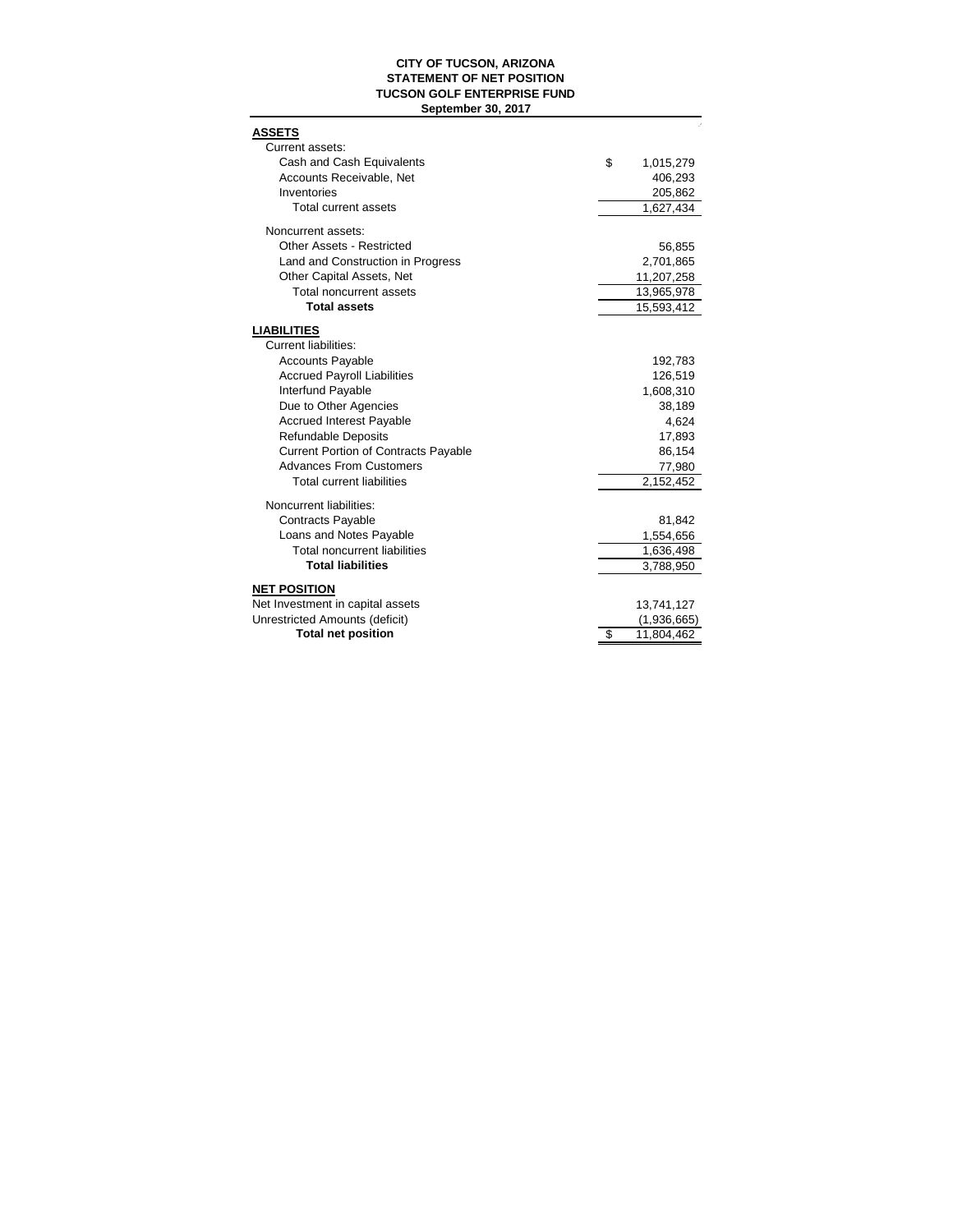|                                               | Randolph        |    | El Rio<br>Silverbell |    | Enke       |    | Combined   |    | <b>Total Budget</b> |    | <b>Budget</b> |       |
|-----------------------------------------------|-----------------|----|----------------------|----|------------|----|------------|----|---------------------|----|---------------|-------|
| <b>COURSE OPERATIONS:</b>                     |                 |    |                      |    |            |    |            |    |                     |    |               |       |
| <b>Operating revenues:</b>                    |                 |    |                      |    |            |    |            |    |                     |    |               |       |
| Green Fees                                    | \$<br>230,811   | \$ | 55,295               | \$ | 85,842     | \$ | 63,962     | \$ | 435,910             | \$ | 8,454,280     |       |
| <b>Cart Rentals</b>                           | 174,012         |    | 50,978               |    | 55,526     |    | 50,178     |    | 330,694             |    |               |       |
| <b>Driving Range</b>                          | 61,635          |    | 1,398                |    | 21,940     |    | 23,894     |    | 108,867             |    |               |       |
| Clubhouse                                     | 64,478          |    | 30,906               |    | 33,490     |    | 32,000     |    | 160,874             |    |               |       |
| <b>Other Revenue</b>                          | 136,794         |    | 12,064               |    | 11,758     |    | 11,408     |    | 172,024             |    |               |       |
| <b>Total Operating Revenues</b>               | 667,730         |    | 150,641              |    | 208,556    |    | 181,442    |    | 1,208,369           |    | 8,454,280     | 14.3% |
| <b>Operating expenses:</b>                    |                 |    |                      |    |            |    |            |    |                     |    |               |       |
| Salaries, Wages and Benefits                  | 4,669           |    | 2,723                |    | 2,723      |    | 2,723      |    | 12,838              |    | 51,460        |       |
| <b>Contractual Services</b>                   | 557,048         |    | 294,463              |    | 173,802    |    | 276,164    |    | 1,301,477           |    | 5,896,120     |       |
| Commodities                                   | 285,603         |    | 109,398              |    | 89,079     |    | 101,652    |    | 585,732             |    | 1,217,150     |       |
| Cost of Goods Sold                            | 66,496          |    | 15,209               |    | 15,714     |    | 18,706     |    | 116,125             |    | 687,480       |       |
| Depreciation/Amortization                     | 62,157          |    | 28,528               |    | 58,501     |    | 30,251     |    | 179,437             |    |               |       |
| <b>Total Operating Expenses</b>               | 975,973         |    | 450,321              |    | 339,819    |    | 429,496    |    | 2,195,609           |    | 7,852,210     | 28%   |
| <b>Operating Income (Loss)</b>                | (308, 243)      |    | (299, 680)           |    | (131, 263) |    | (248, 054) |    | (987, 240)          |    | 602,070       |       |
| Nonoperating revenues (expenses):             |                 |    |                      |    |            |    |            |    |                     |    |               |       |
| Interest Expense                              | (2,033)         |    | (1,016)              |    | (1,016)    |    | (1,016)    |    | (5,081)             |    | 15,770        |       |
| Other                                         |                 |    |                      |    |            |    |            |    |                     |    | 16,340        |       |
| <b>Total nonoperating revenues (expenses)</b> | (2,033)         |    | (1,016)              |    | (1,016)    |    | (1,016)    |    | (5,081)             |    | 32,110        |       |
| <b>Changes in net position</b>                | (310, 276)      |    | (300, 696)           |    | (132, 279) |    | (249,070)  |    | (992, 321)          | -S | 634,180       |       |
| Total net position, beginning of year         | 3,839,035       |    | 3,455,131            |    | 2,559,357  |    | 2,943,260  |    | 12,796,783          |    |               |       |
| <b>Total net position</b>                     | \$<br>3,528,759 |    | 3,154,435            | S. | 2,427,078  | \$ | 2,694,190  | \$ | 11,804,462          |    |               |       |

#### **CITY OF TUCSON, ARIZONA STATEMENT OF REVENUES, EXPENSES, AND CHANGES IN FUND NET POSITION TUCSON GOLF ENTERPRISE FUND FOR THE THREE MONTHS ENDED SEPTEMBER 30, 2017**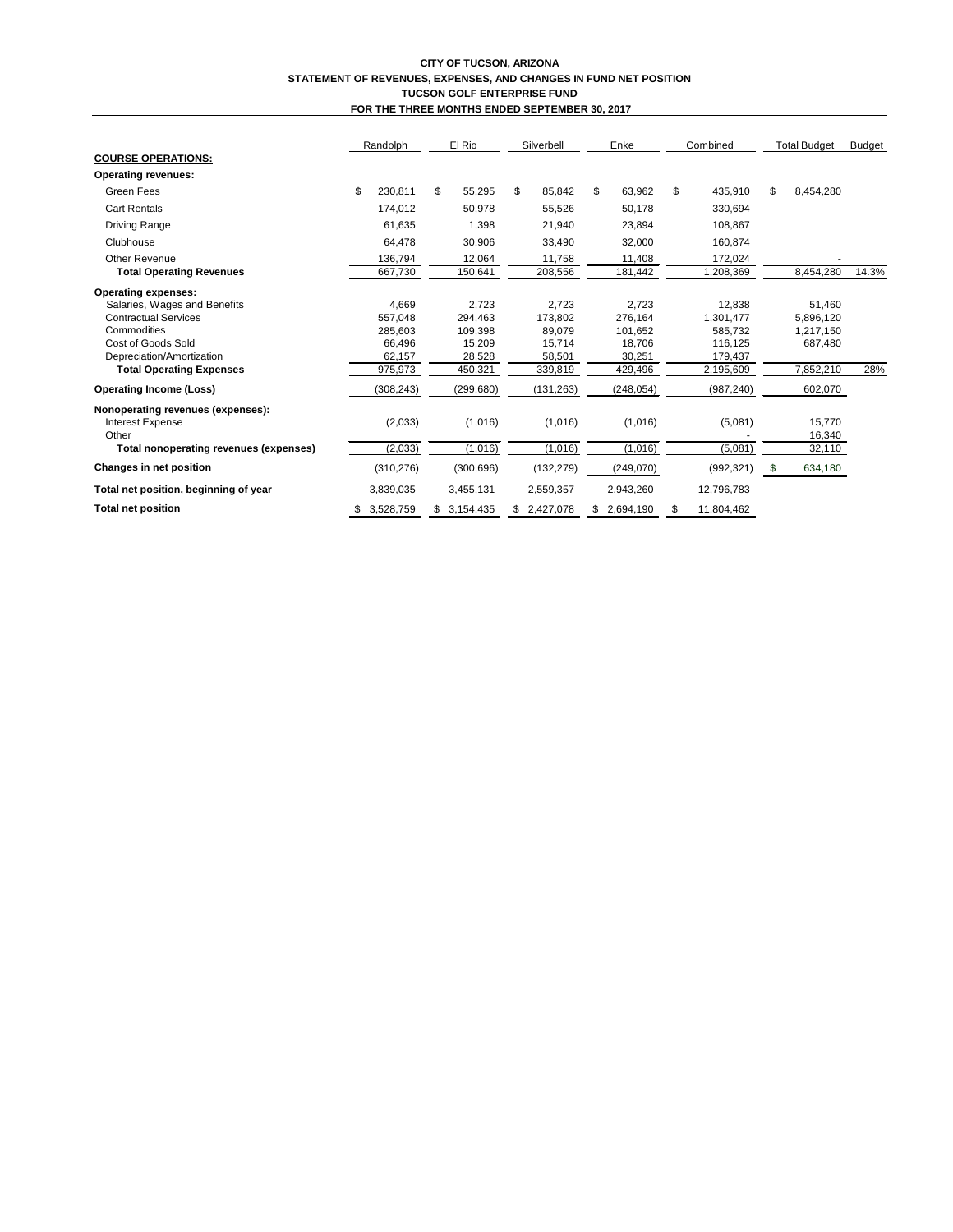# **Quarterly Spotlight -Tucson Delivers-**